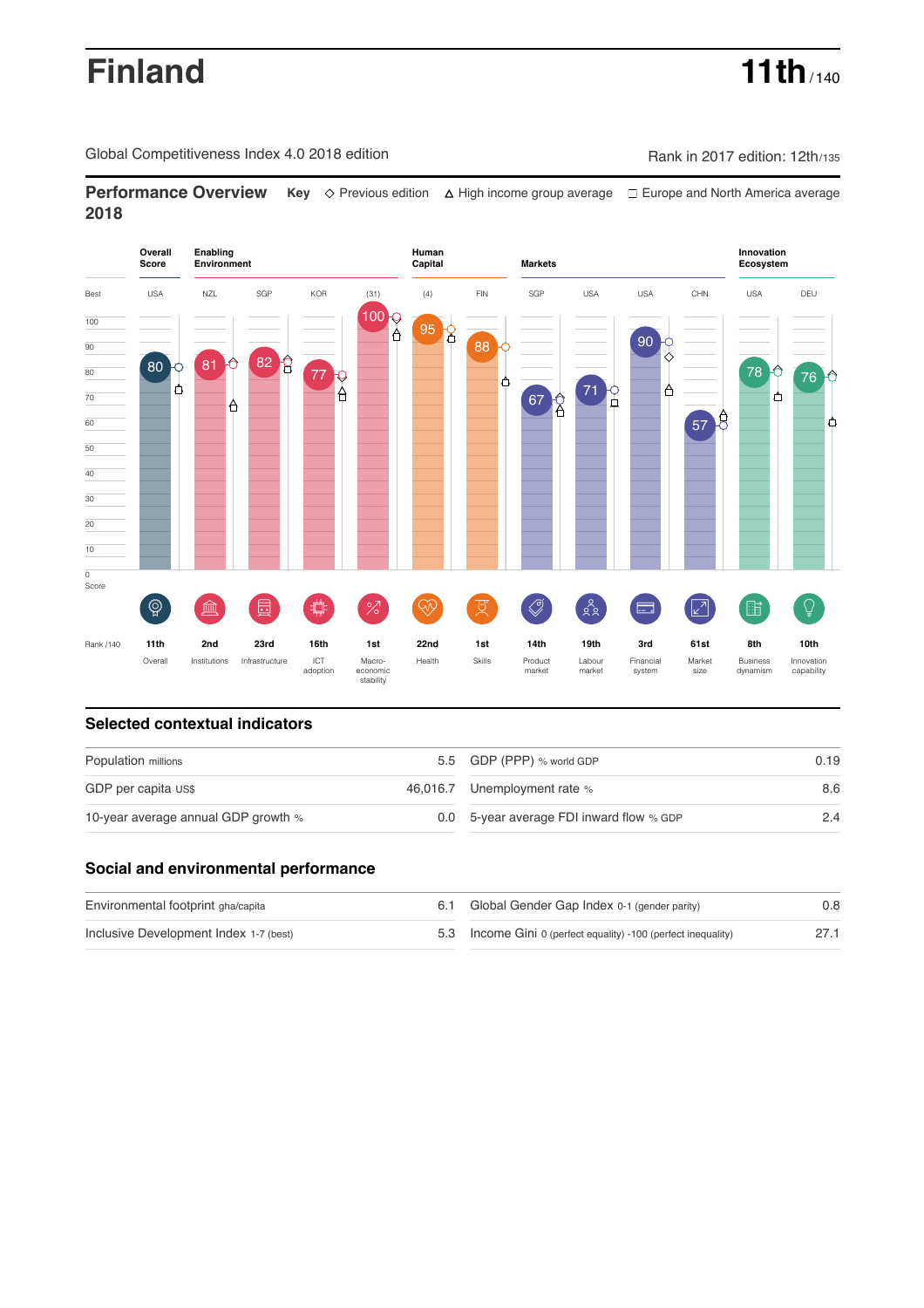| <b>Index Component</b>                                                                                  | Value                    | Score *              | Rank/140       | <b>Best Performer</b>                |
|---------------------------------------------------------------------------------------------------------|--------------------------|----------------------|----------------|--------------------------------------|
| 皿<br>Pillar 1: Institutions 0-100 (best)                                                                |                          | 81.0 $\sqrt{ }$      | 2              | <b>New Zealand</b>                   |
| 1.01 Organized crime 1-7 (best)                                                                         | 6.8                      | 96.7 $\uparrow$      | 1              | Finland                              |
| 1.02 Homicide rate /100,000 pop.                                                                        | 1.4                      | $96.9$ 1             | 47             | Multiple (9)                         |
| 1.03 Terrorism incidence 0 (very high) -100 (no incidence)                                              | 99.6                     | 99.6 $\sqrt{ }$      | 84             | Multiple (24)                        |
| 1.04 Reliability of police services 1-7 (best)                                                          | 6.8                      | 96.8 $\downarrow$    | 1              | Finland                              |
| 1.05 Social capital 0-100 (high)                                                                        | 61.9                     | 61.9 $\sqrt{ }$      | 12             | Australia                            |
| 1.06 Budget transparency 0-100 (best)                                                                   | 73.1                     | $73.1 =$             | 27             | Multiple (2)                         |
| 1.07 Judicial independence 1-7 (best)                                                                   | 6.7                      | 95.0 $\sqrt{ }$      | 1              | Finland                              |
| 1.08 Efficiency of legal framework in challenging regulations 1-7 (best)                                | 5.6                      | 77.3 ↑               | 1              | Finland                              |
| 1.09 Freedom of the press 0-100 (worst)                                                                 | 10.3                     | 89.7 ↓               | 4              | Norway                               |
| 1.10 Burden of government regulation 1-7 (best)                                                         | 4.6                      | 60.8 $\sqrt{ }$      | 11             | Singapore                            |
| 1.11 Efficiency of legal framework in settling disputes 1-7 (best)                                      | 5.9                      | 81.7 $\downarrow$    | $\overline{c}$ | Singapore                            |
| 1.12 E-Participation Index 0-1 (best)                                                                   | 1.00                     | 100.0 $\uparrow$     | 1              | Multiple (3)                         |
| 1.13 Future orientation of government 1-7 (best)                                                        | 5.1                      | 68.9 ↑               | 11             | Singapore                            |
| 1.14 Incidence of corruption 0-100 (best)                                                               | 85.0                     | 85.0 $\sqrt{ }$      | 3              | New Zealand                          |
| 1.15 Property rights 1-7 (best)                                                                         | 6.6                      | 92.7 $\sqrt{ }$      | 1              | Finland                              |
| 1.16 Intellectual property protection 1-7 (best)                                                        | 6.5                      | 91.6 $\uparrow$      | 1              | Finland                              |
| 1.17 Quality of land administration 0-30 (best)                                                         | 26.5                     | $88.3 =$             | 11             | Singapore                            |
| 1.18 Strength of auditing and reporting standards 1-7 (best)                                            | 6.6                      | 92.7 $\sqrt{ }$      | 1              | Finland                              |
| 1.19 Conflict of interest regulation 0-10 (best)                                                        | 6.0                      | $60.0 =$             | 54             | Multiple (2)                         |
| 1.20 Shareholder governance 0-10 (best)                                                                 | 5.7                      | $57.0 =$             | 69             | Kazakhstan                           |
| 囩<br>Pillar 2: Infrastructure 0-100 (best)                                                              |                          | 82.3 $\sqrt{ }$      | 23             | Singapore                            |
| 2.01 Road connectivity index 0-100 (best)                                                               | 87.7                     | $87.7 =$             | 18             | <b>United States</b>                 |
| 2.02 Quality of roads 1-7 (best)                                                                        | 5.3                      | $71.1 +$             | 22             | Singapore                            |
| 2.03 Railroad density km of roads/square km                                                             | 17.5                     | $43.8 =$             | 42             | Multiple (20)                        |
| 2.04 Efficiency of train services 1-7 (best)                                                            | 5.5                      | 75.0 ↓               | 8              | Switzerland                          |
| 2.05 Airport connectivity score                                                                         | 82,578.9                 | 59.4 ↑               | 46             | Multiple (8)                         |
| 2.06 Efficiency of air transport services 1-7 (best)                                                    | 6.2                      | 86.5 ↓               | 5              | Singapore                            |
| 2.07 Liner Shipping Connectivity Index 0-157.1 (best)                                                   | 12.0                     | 12.0 $\sqrt{ }$      | 78             | Multiple (4)                         |
| 2.08 Efficiency of seaport services 1-7 (best)                                                          | 6.2                      | 86.5 ↑               | 3              | Singapore                            |
| 2.09 Electrification rate % pop.                                                                        | 100.0                    | $100.0 =$            | 1              | Multiple (66)                        |
|                                                                                                         | 2.9                      | $100.0 =$            | 5              | Multiple (9)                         |
| 2.10 Electric power transmission and distribution losses % output                                       | 0.6                      | $100.0 =$            | 4              | Multiple (23)                        |
| 2.11 Exposure to unsafe drinking water % pop.                                                           |                          | 97.3 $\sqrt{ }$      | 5              | Switzerland                          |
| 2.12 Reliability of water supply 1-7 (best)                                                             | 6.8                      |                      |                |                                      |
| ₽<br>Pillar 3: ICT adoption 0-100 (best)                                                                |                          | 77.0 ↑               | 16             | Korea, Rep.                          |
| 3.01 Mobile-cellular telephone subscriptions /100 pop.                                                  | 132.3                    | $100.0 =$            | 36             | Multiple (68)                        |
| 3.02 Mobile-broadband subscriptions /100 pop.                                                           | 153.8                    | n/a                  | 3              | <b>United Arab Emirates</b>          |
| 3.03 Fixed-broadband Internet subscriptions /100 pop.                                                   | 30.9                     | 61.9 $\sqrt{ }$      | 24             | Switzerland                          |
| 3.04 Fibre Internet subscriptions /100 pop.                                                             | 9.8                      | n/a                  | 23             | Korea, Rep.                          |
| 3.05 Internet users % pop.                                                                              | 87.7                     | 87.7 ተ               | 19             | Iceland                              |
| <sup>%</sup> Pillar 4: Macroeconomic stability 0-100 (best)                                             | $\overline{\phantom{a}}$ | 100.0 $\uparrow$     | 1              | Multiple (31)                        |
| 4.01 Inflation annual % change                                                                          | 0.6                      | 100.0 $\uparrow$     | 1              | Multiple (74)                        |
| 4.02 Debt dynamics 0-100 (best)                                                                         | 100.0                    | $100.0 =$            | 1              | Multiple (36)                        |
| Qiy<br>Pillar 5: Health 0-100 (best)                                                                    |                          | $95.4$ ↑             | 22             | Multiple (4)                         |
| 5.01 Healthy life expectancy years                                                                      | 70.5                     | $95.4$ ↑             | 21             | Multiple (4)                         |
| 섯<br>Pillar 6: Skills 0-100 (best)                                                                      |                          | 87.9 $\sqrt{ }$      | 1              | <b>Finland</b>                       |
| 6.01 Mean years of schooling Years                                                                      | 14.2                     | $94.7 =$             | 1              | Finland                              |
| 6.02 Extent of staff training 1-7 (best)                                                                | 5.2                      | 70.5 ↓               | 10             | Switzerland                          |
| 6.03 Quality of vocational training 1-7 (best)                                                          | 5.4                      | $73.4 \; \downarrow$ | 6              | Switzerland                          |
| 6.04 Skillset of graduates 1-7 (best)                                                                   | 5.4                      | 73.8 ↓               | 4              | Switzerland                          |
| 6.05 Digital skills among population 1-7 (best)                                                         | 5.8                      | 80.3 $\downarrow$    | 3              | Sweden                               |
| 6.06 Ease of finding skilled employees 1-7 (best)                                                       | 5.3                      | 72.3 ↓               | 3              | <b>United States</b>                 |
|                                                                                                         |                          |                      | 5              |                                      |
| 6.07 School life expectancy Years                                                                       | 19.3<br>5.4              | $100.0 =$<br>73.8 个  | 4              | Multiple (9)<br><b>United States</b> |
| 6.08 Critical thinking in teaching 1-7 (best)<br>6.09 Pupil-to-teacher ratio in primary education Ratio | 13.3                     | $91.7$ ↑             | 37             | Multiple (6)                         |
|                                                                                                         |                          |                      |                |                                      |